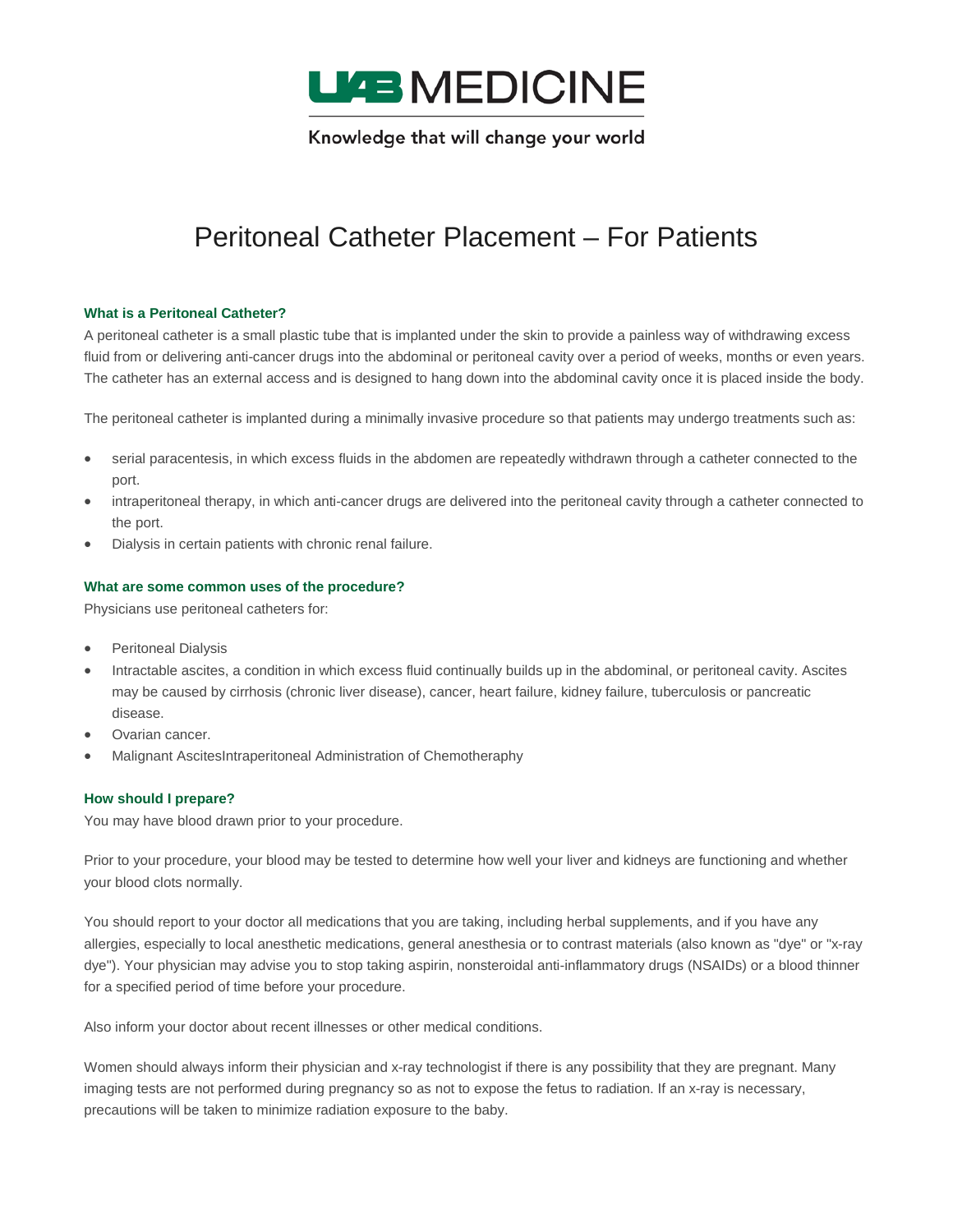

You will receive specific instructions on how to prepare, including any changes that need to be made to your regular medication schedule.

You may be instructed to not eat or drink anything for several hours before your procedure.

You may be asked to remove some or all of your clothes and to wear a gown during the exam. You may also be asked to remove jewelry, eye glasses and any metal objects or clothing that might interfere with the x-ray images.

You should plan to have a relative or friend drive you home after your procedure.

#### **How is the procedure performed?**

Image-guided, minimally invasive procedures such as the placement of peritoneal catheters are most often performed by a specially trained interventional radiologist in an interventional radiology suite or occasionally in the operating room.

This procedure is often done on an outpatient basis. However, some procedures may require admission. Please consult with your physician.

You may be given medications to help prevent nausea and pain, and antibiotics to help prevent infection.

You will be positioned on the examining table.

You will be connected to monitors that track your heart rate, blood pressure and pulse during the procedure.

A nurse or technologist will insert an intravenous (IV) line into a vein in your hand or arm so that sedative medication can be given intravenously. You may also receive general anesthesia.

If you receive a general anesthetic, you will be unconscious for the entire procedure, and you will be monitored by an anesthesiologist.

The area of your abdomen) where the catheter is to be inserted will be shaved, sterilized and covered with a surgical drape.

Your physician will numb the area with a local anesthetic.

A very small nick is made in the skin at the site.

The catheter is inserted through the skin and into the abdominal cavity. A few inches away, a second incision is made where the external portion is implanted through a tunnel under the skin.

A small, elevated area remains at the site of the port. The reservoir has a silicone covering that can be punctured with a special needle. Stitches, surgical glue or tape will be used to help keep the tunnel firmly in place.

An x-ray may be performed after the procedure to ensure the port is correctly positioned. Your intravenous line will be removed.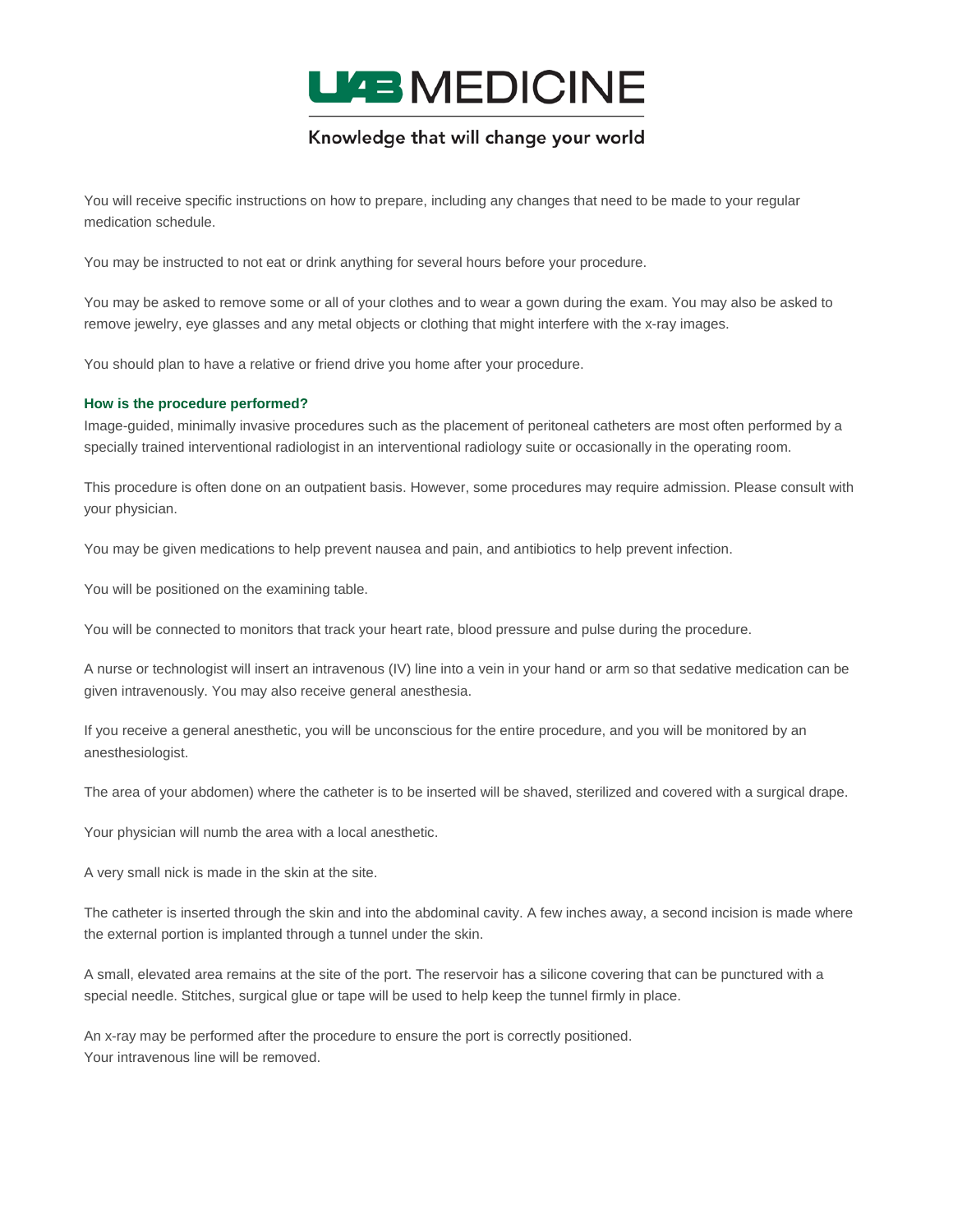

#### **Will I be put to sleep (under anesthesia) for the procedure?**

Not usually. A sedative medication will be given to you to make you feel relaxed and it may also may you feel drowsy.

#### **How long will the procedure last?**

This procedure is usually completed within two hours.

#### **What will I experience during and after the procedure?**

- Devices to monitor your heart rate and blood pressure will be attached to your body.
- You will feel a slight pin prick when the needle is inserted into your vein for the intravenous line (IV) and when the local anesthetic is injected.
- If you receive a general anesthetic, you will be unconscious for the entire procedure, and you will be monitored by an anesthesiologist.
- If the case is done with sedation, the intravenous (IV) sedative will make you feel relaxed and sleepy. You may or may not remain awake, depending on how deeply you are sedated.
- You will have to lay flat for about 30 to 45 minutes during port placement.
- If you are not staying overnight at the hospital, you should rest at home for the remainder of the day following the procedure. You may resume your usual activities the next day, but should avoid lifting heavy objects.
- You will receive instructions on how to care for your incision(s) and your particular vascular access device. For the first week, it is especially important to keep the catheter site clean and dry. Some, but not all, physicians will recommend sponge bathing around the port site, then cleaning the area with peroxide, applying an anesthetic ointment that contains an antibiotic and bandaging the area.
- Incisions are held together by stitches, surgical glue and/or a special tape.
- Having the catheter in place should not restrict your activities. Once the incision heals, reasonable exercise is allowed and since the port is located under your skin, you may bathe or shower as usual.

You may continue with your normal diet.

You should inspect the skin around your catheter daily and call your doctor if you:

- Develop redness, swelling, drainage or tenderness around the catheter site
- Experience unusual abdominal pain
- Develop a fever.

You will remain in the recovery room until you are completely awake and ready to return home.

#### **What are the benefits of having this procedure**?

- The procedure is minimally invasive, requiring only small incisions.
- Placement of a peritoneal catheter is a great solution for those requiring prolonged treatment such as and dialysis at home, drainage of intractable ascites and intraperitoneal chemotherapy administration.

**What are the risks of having this procedure?**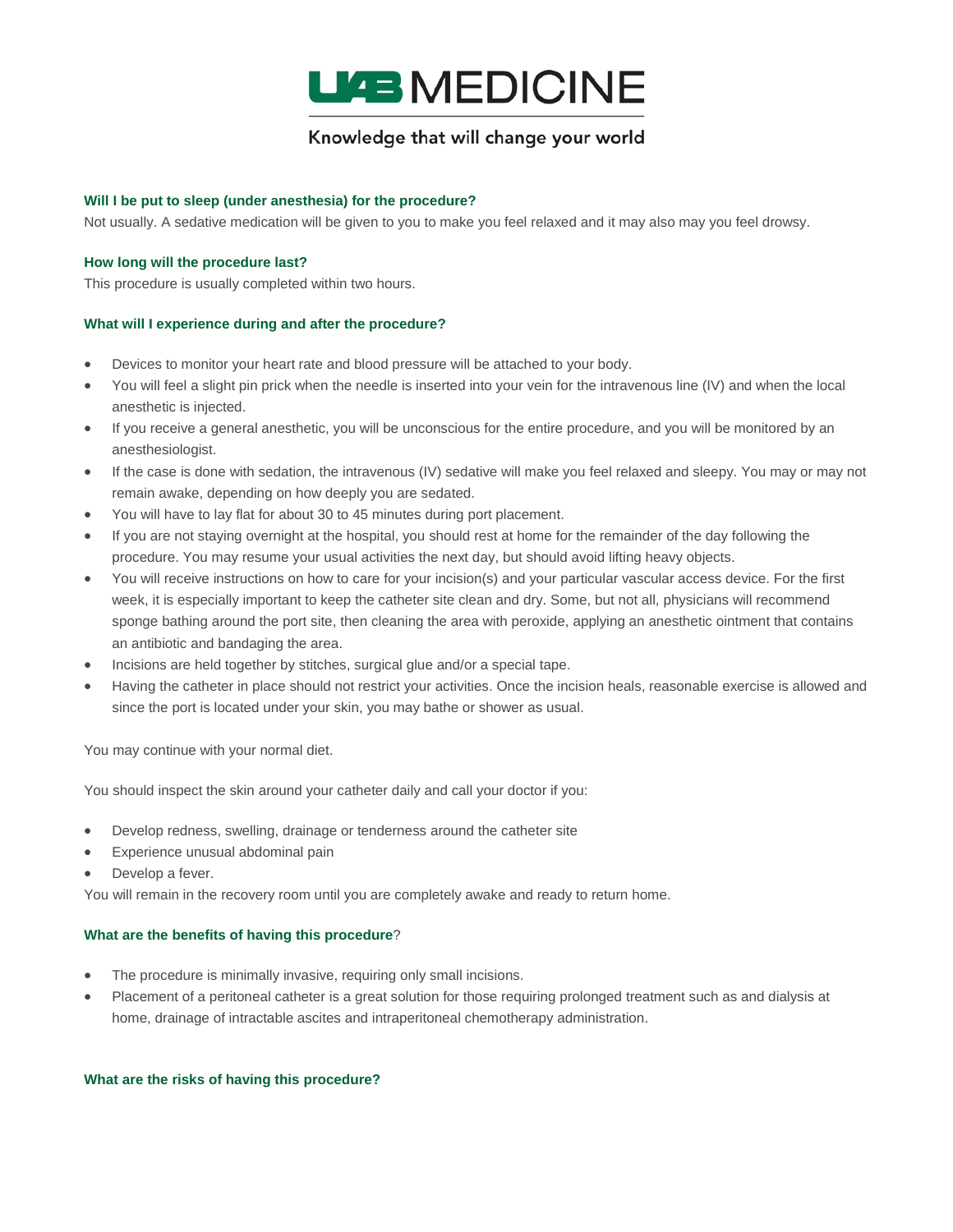

- Any procedure where the skin is penetrated carries a risk of infection. The chance of infection requiring antibiotic treatment appears to be less than one in 1,000.
- Catheters require surgical insertion and removal if complications arise or when treatment ceases.
- An infection may develop at an incision site shortly after port placement. The risk is less if you carefully follow instructions about caring for the incisions as they heal.

#### **Delayed Risks**

Two types of delayed infection may develop: skin infection at the catheter or port insertion site or infection in the peritoneal cavity (peritonitis). The risk of delayed infection can be minimized if you and anyone else who will be handling the device wash hands before flushing it or cleaning the insertion site. The site should be carefully inspected each time the dressing is changed. The risk of infection is higher for individuals who have low white blood cell counts.

#### **What are the instructions after the procedure?**

Call your physician:

- 1. If you have a temperature of greater than 100.
- 2. If you notice redness, tenderness, heat, swelling at incision sites, or drainage on dressing.

3. If dressing becomes dirty or wet. Always remove the dressing immediately, clean the skin area with sterile swab or gauze saturated with betadine or its alternative (Chloroprep, Hibiclens) starting at the incision and going out in a circular gentle fashion to about 3-4 inches away from the site.

- 4. If your catheter or stitches comes out accidentally.
- 5. If you have pain at the incision site not relieved by medications.
- 6. If the abdomen remains distended or painful after or during drainage session, call your physician.

Do not remove your dressing(s) more often than once every 2 or 3 days a week unless it becomes wet, dirty or soiled. You will do this for the next two weeks until completely healed.

#### Remember:

1. Take only a sponge bath for the next two weeks. Do not take a tub bath or shower unless approved by your referring physician. No showering until well healed (about 10-14 days from the procedure date) and your physician gives you instructions to do so.

- 2. Do not lift anything heavier than 10 pounds until approved by your physician.
- 3. Do not push or pull heavy objects until approved by your referring physician.
- 4. No exertional activities for the next two weeks.

No straining during bowel movements. Do not get constipated. If a laxative is needed, we or your physician can recommend one. Usually we recommend lactulose 30 cc daily for the next two weeks. This is very important as straining may cause the catheter to come out.

REMEMBER TO ALWAYS WASH YOUR HANDS BEFORE CARING FOR YOUR CATHETER. If your preference is to glove your hands before handling the catheter, you still need to wash your gloved hands and dry thoroughly.

If there is an urgent concern or question, you can call the department liaison at 205-975-4850. When in doubt, go to the ER for evaluation.